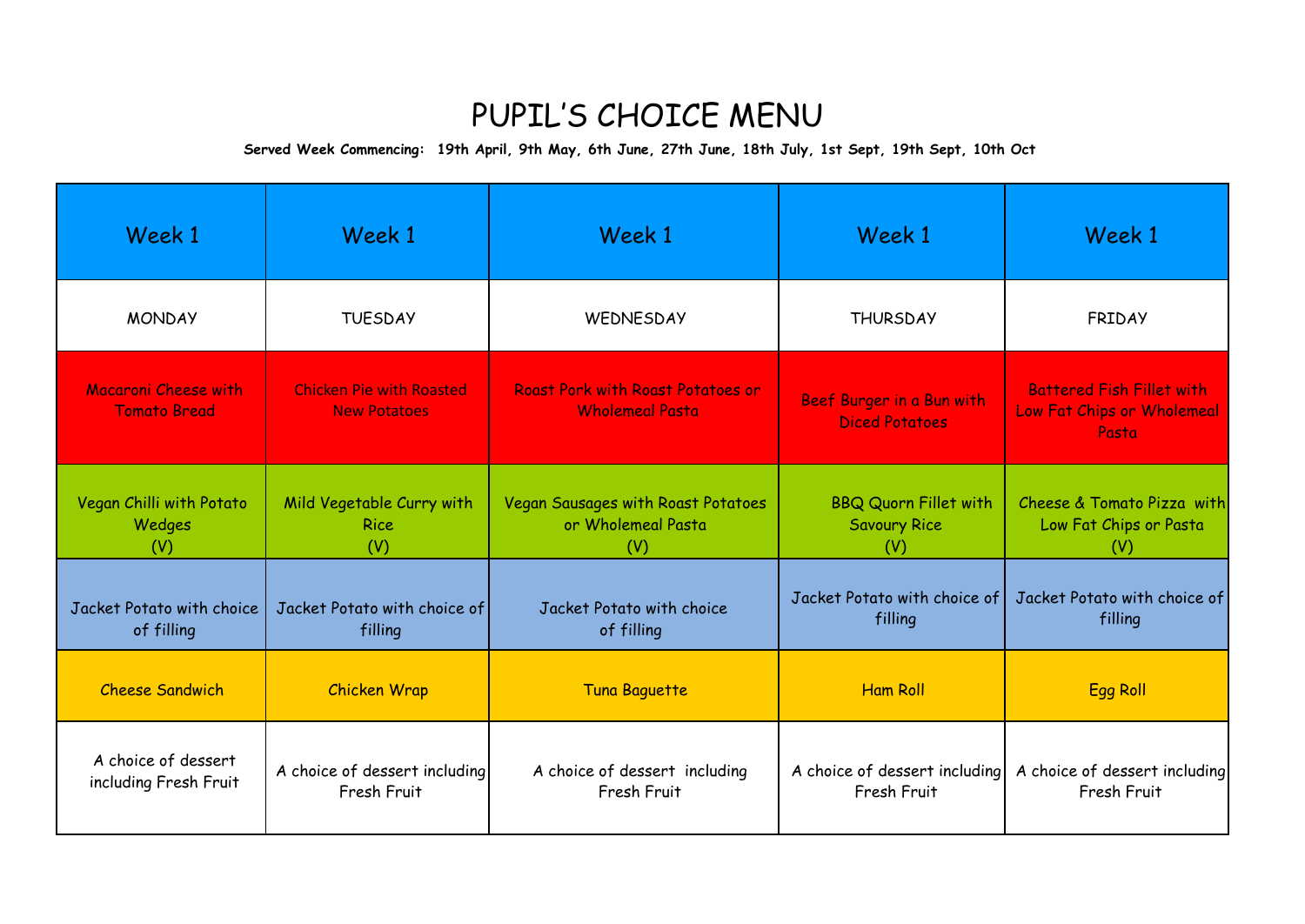## PUPIL'S CHOICE MENU

**Served Week Commencing: 25th April, 16th May, 13th June, 4th July, 5th Sept, 26th Sept, 17th Oct**

| Week 2                                                | Week 2                                              | Week 2                                                                         | Week 2                                       | Week 2                                                                     |
|-------------------------------------------------------|-----------------------------------------------------|--------------------------------------------------------------------------------|----------------------------------------------|----------------------------------------------------------------------------|
| <b>MONDAY</b>                                         | <b>TUESDAY</b>                                      | WEDNESDAY                                                                      | <b>THURSDAY</b>                              | FRIDAY                                                                     |
| Pork Sausages with Gravy<br>and Creamed Potatoes      | <b>Organic Beef Bolognese with</b><br>Pasta         | <b>Roast Chicken with Stuffing</b><br>and<br>Roast Potatoes or Pasta           | Quorn Burger with Potato<br><b>Wedges</b>    | <b>Fish Fillet Fingers with Low</b><br><b>Fat Chips or Wholemeal Pasta</b> |
| Roasted Vegetable Lasagne<br>with Garlic Bread<br>(V) | Tomato and Cheese Tart with<br>Potato Wedges<br>(V) | <b>Veggie Meat-Free Balls</b><br>with Roast Potatoes or<br>Wholemeal Pasta (V) | Mild Mexican Fajita with Rice<br>(V)         | Cheese and Tomato Pizza<br>with Low Fat Chips or<br>Wholemeal Pasta (V)    |
| Jacket Potato with<br>choice of filling               | Jacket Potato with<br>choice of filling             | Jacket Potato with<br>choice of filling                                        | Jacket Potato with<br>choice of filling      | Jacket Potato with<br>choice of filling                                    |
| <b>Cheese Sandwich</b>                                | <b>Chicken Wrap</b>                                 | <b>Tuna Baguette</b>                                                           | <b>Ham Sandwich</b>                          | <b>Egg Roll</b>                                                            |
| A choice of dessert<br>including Fresh Fruit          | A choice of dessert including<br>Fresh Fruit        | A choice of dessert including<br>Fresh Fruit                                   | A choice of dessert including<br>Fresh Fruit | A choice of dessert including<br>Fresh Fruit                               |